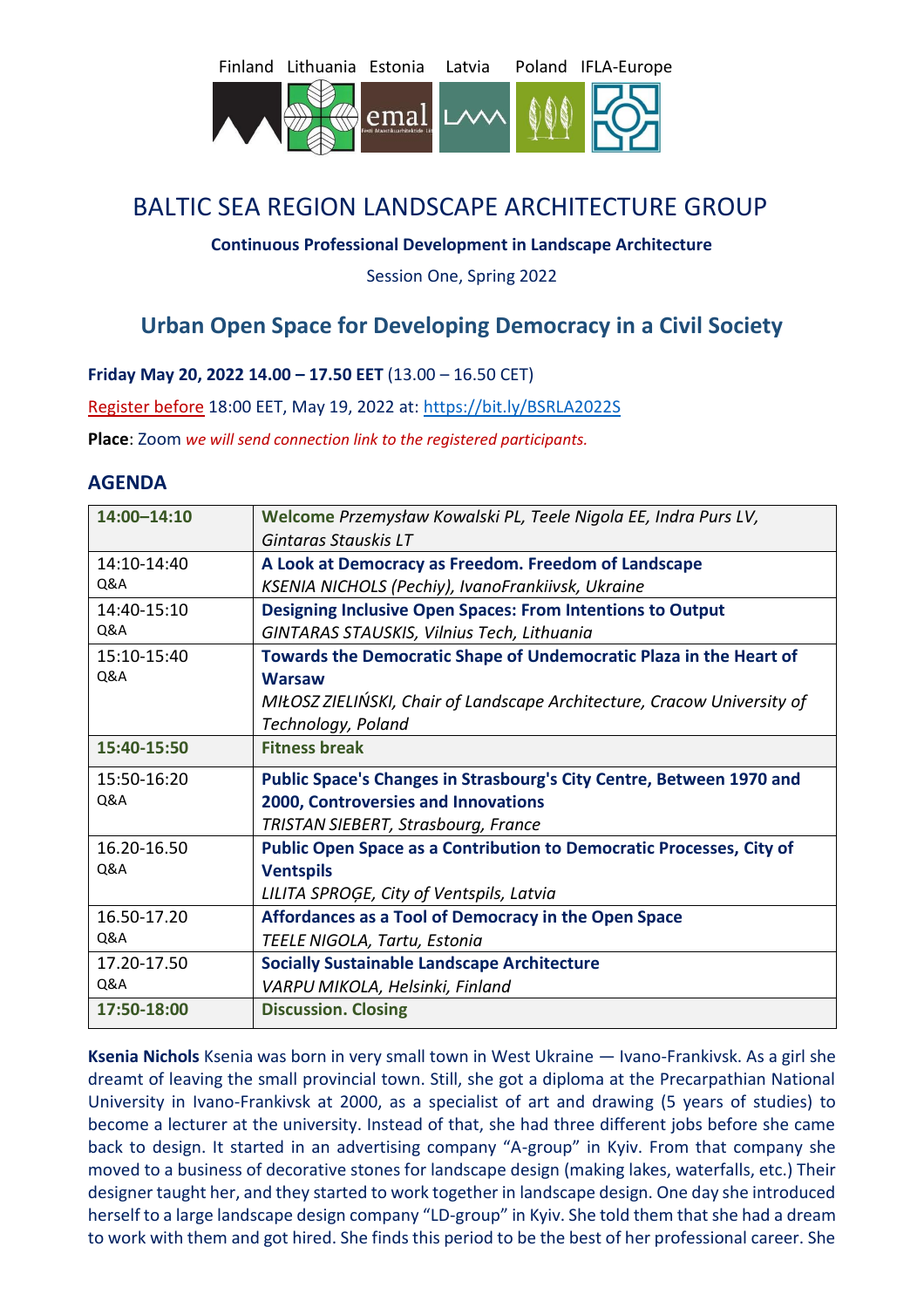

started as a technical assistant, then did designing in small projects, which through years grew into bigger ones (2007-2015). There was always something new, visits to seminars, observing projects of famous designers from all over the world etc. She has been a student of other great designers, with whom she has been blessed to work. She mostly loves nature gardens, meadow gardens, more sustainable ones. Still, in her portfolio are enough gardens, which must be maintained every week, with the help of a team of gardeners.

**Teele Nigola** is a landscape architect and spatial planner in engineering company Kobras AS. She completed her studies on the master level in 2014 and gained Bachelor degree in Landscape Architecture in 2007. She was a board member of the Estonian Landscape Architects' Union from 2011 until 2017 and the delegate for International Federation of Landscape Architects from 2014 until now. In the recent years she has been active in consulting different local governments concerning the process of general planning. Contact: [teele@kobras.ee](mailto:teele@kobras.ee)

**Tristan Siebert** Thesis in progress (since 2018): within the research unit AMUP / EA 7309, awaiting defense, on territorial prospective issues related to the future of commercial areas, in connection with mobility projects (REM project). Studies: Master's degree in the urban planning cycle of Sciences Po Paris (2016-2017): Specialization Complex project management and real estate development. Study project on the economic impact on the station sites of the Grand-Paris. Graduated from ENSAS in 2016. Professional activities: CAUE 67-ENSAS (Since 2019): Territorial studies officer in foresight. Prospective studies. Cases studies on the Greater Strasbourg area, focusing on the major urban projects. Preliminary studies of the IBA GR32, in collaboration with the Parc Naturel des Vosges du Nord and the Pôle Région Architecture (consulting activity). SEM SORGEM (from 2017 to 2018): Junior operations manager assistant. [tristan.siebert@strasbourg.archi.fr](mailto:tristan.siebert@strasbourg.archi.fr)

**Miłosz Zieliński** Graduate of the Faculty of Architecture at Cracow University of Technology majoring in Landscape Architecture as well as Architecture and Urban Design. Faculty staff member of the Cracow University of Technology Chamber of Landscape Architecture. Member of the Polish Landscape Architects Association and Association of Landscape Architecture – Poland. Prizewinner in architectural-landscaping competitions. His main interests are the issues of broadly understood creation in public spaces, cultural foundations of landscaping and cityscape architecture. [Milosz.zielinski@pk.edu.pl](mailto:Milosz.zielinski@pk.edu.pl)

**Lilita Sproģe** is a landscape architect of Ventspils Municipality, researcher (Dr arch in landscape architecture), member of board of Latvian Association of Landscape Architects LAAA [www.laaab.lv](http://www.laaab.lv/) Professional interests include research for public open space landscape quality valuation, inventory, landscape management, planning, and governance. Studying economics at Ventspils University of Applied Sciences. [lilita.sproge@ventspils.lv](mailto:lilita.sproge@ventspils.lv)

**Varpu Mikola** holds a master's degree in landscape architecture from Helsinki University of Technology (2009). After graduation, she gained professional experience in private sector designing urban and residential green areas as well as working with landscape planning and planning policies. In Aalto University, she worked as a university teacher in the field of landscape planning and landscape management. In 2015, she co-founded Nomaji Landscape Architects with three colleagues. The office is a forerunner in socially and ecologically responsible solutions with endeavour to make benefits of living infrastructure recognized. [varpu@nomaji.fi](mailto:varpu@nomaji.fi)

**Gintaras Stauskis** is architect and urban designer, professional interest in detail planning, design of residential and public environment. Professor at the Department of Urban Design, Vilnius Tech.